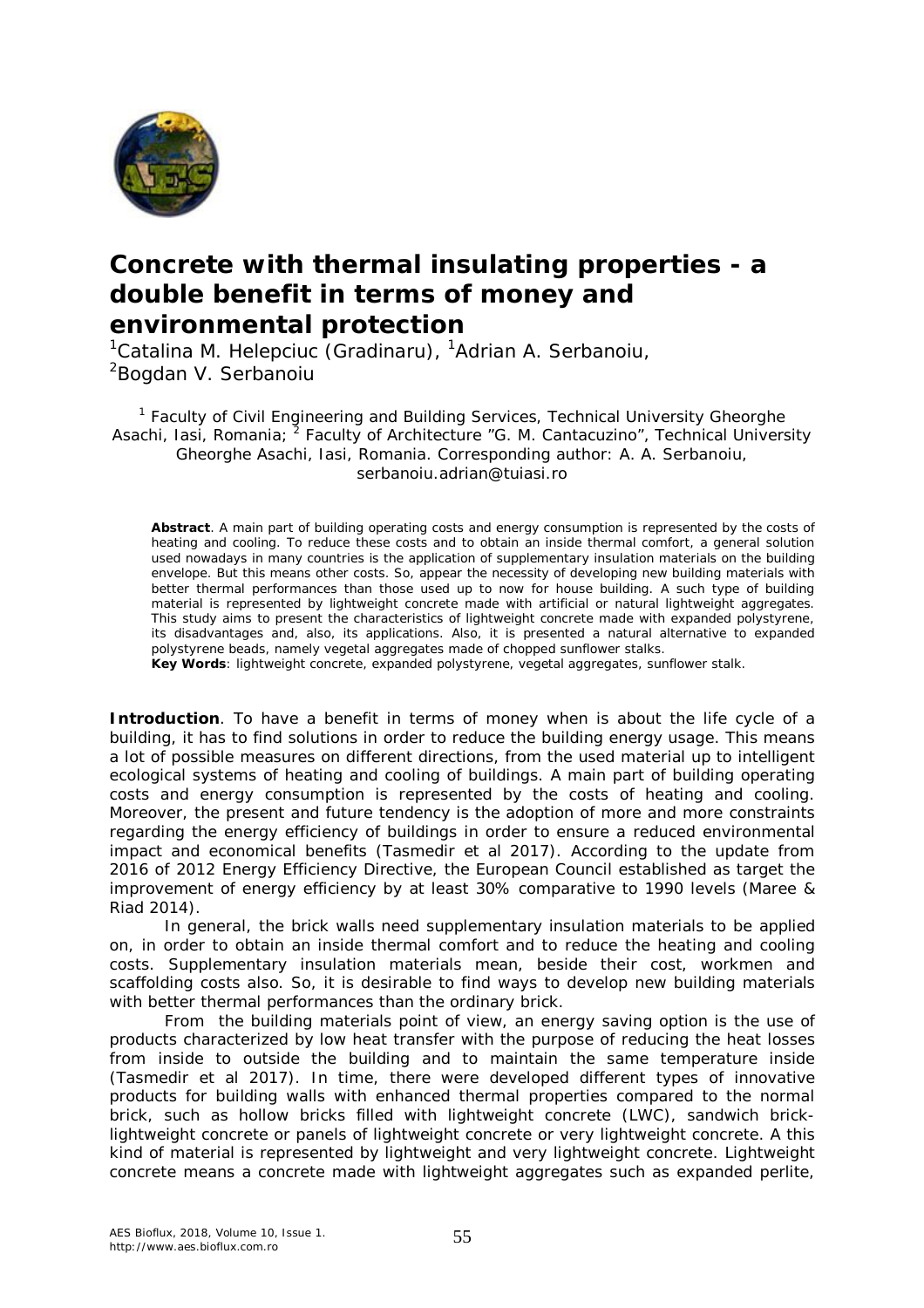expanded clay, recycled brick, expanded blast furnace slag, diatomite, pumice, tuff and others and its unit weight is between 800-2000 kg m<sup>-3</sup>. The very lightweight concrete has the unit weight between 400 and 800 kg  $m^{-3}$ , according to the Romanian Technical Regulation C155-2013, Normative for lightweight concrete production. The concrete unit weight is in direct relationship with thermal conductivity (Tasmedir et al 2017).

Lightweight concrete can be obtained by many different ways that imply the lightweight aggregates. The aggregates play a very important role in the concrete properties because they represent around 75% of its volume, so depending on the aggregates properties, the resulted lightweight concrete will have different applications.

The main advantage of LWC is the decreasing of the structural dead load and foundation load (Madandoust et al 2011; Maree & Riad 2014; Tang et al 2014). The smaller mass will diminish the lateral load that is imposed on the building structure during earthquakes and, in this way, the structure damage. This is the reason according to which the global cost of the structure can be decreased by LWC using (Maree & Riad 2014).

The physical and mechanical properties of the lightweight concrete depend on the type and quantity of the used aggregates (Tasmedir et al 2017). In general, lightweight aggregates are porous materials that absorb high quantity of the water from the fresh concrete mix. This leads to supplementary quantity of added water in order to attain an acceptable workability and, also, to a higher cement content to ensure the same concrete strength (Madandoust et al 2011).

Lightweight aggregates can be natural (diatomite, pumice, volcanic cinders, scoria, tuf), or artificial (expanded clay, shale, slate, perlite, vermiculite) (Karakurt & Özen 2017).

Expanded polystyrene (EPS) beads are from the artificial category, being a variant of ultra-lightweight non-absorbent aggregate made of a thermoplastic polymeric material expanded by steam and expansive agents use (Madandoust et al 2011). It is non-toxic, biologically inert and chemically resistant to acids and alkalis (Ferrándiz-Mas & García-Alcocel 2013). Their closed cell structure contains 98% air (Madandoust et al 2011). An EPS slab of density 20 kg m<sup>-3</sup> has a thermal conductivity value of 0.035W/(m K), measured at mean temperature 10°C (Gnip et al 2012). Water absorption of EPS beads, measured at 1 day, is 0.7% by volume. The expanded polystyrene beads are spherical lightweight aggregates, with particle size between 2 and 8 mm; their density varies in inverse direction with the particle size, and can be between 13 and 54 kg m<sup>-3</sup>. This small density recommends the EPS beads use in lightweight concrete obtaining. Expanded polystyrene beads are recommended to be used only for insulation purposes due to the significant reduction of the concrete compressive strength (Tasmedir et al 2017). EPS beads are commercially available all over the world (Madandoust et al 2011). EPS can be used to produce gypsum and plaster plates and panels or light inorganic polymeric materials (light geopolymers) (Ferrándiz-Mas & García-Alcocel 2013).

This study aim to present the characteristics of lightweight concrete made with expanded polystyrene, its disadvantages and also its applications. Also, it is presented a natural alternative to expanded polystyrene beads, namely vegetal aggregates made of chopped sunflower stalks.

**Polystyrene aggregate concrete - characteristics**. The concrete unit weight decreasing means the reduction of its compressive strength and modulus of elasticity. Concrete with expanded polystyrene beads has a smaller compressive strength than the concrete with pumice, expanded perlite or than the autoclaved aerated concrete. The production of lightweight concrete with expanded polystyrene beads requires less water due to smooth surface of the particles and their non-absorbing character (Tasmedir et al 2017).

Lightweight concretes seems to have higher creep comparing to normal weight one, this being dependent on its moisture content and the water absorption ability of the lightweight aggregates. But because EPS beads are impermeable, it is not the case. Nevertheless, the low modulus of EPS beads leads in negligible restraint to deformation and higher creep and compressibility. PAC (polystyrene aggregate concrete) has a high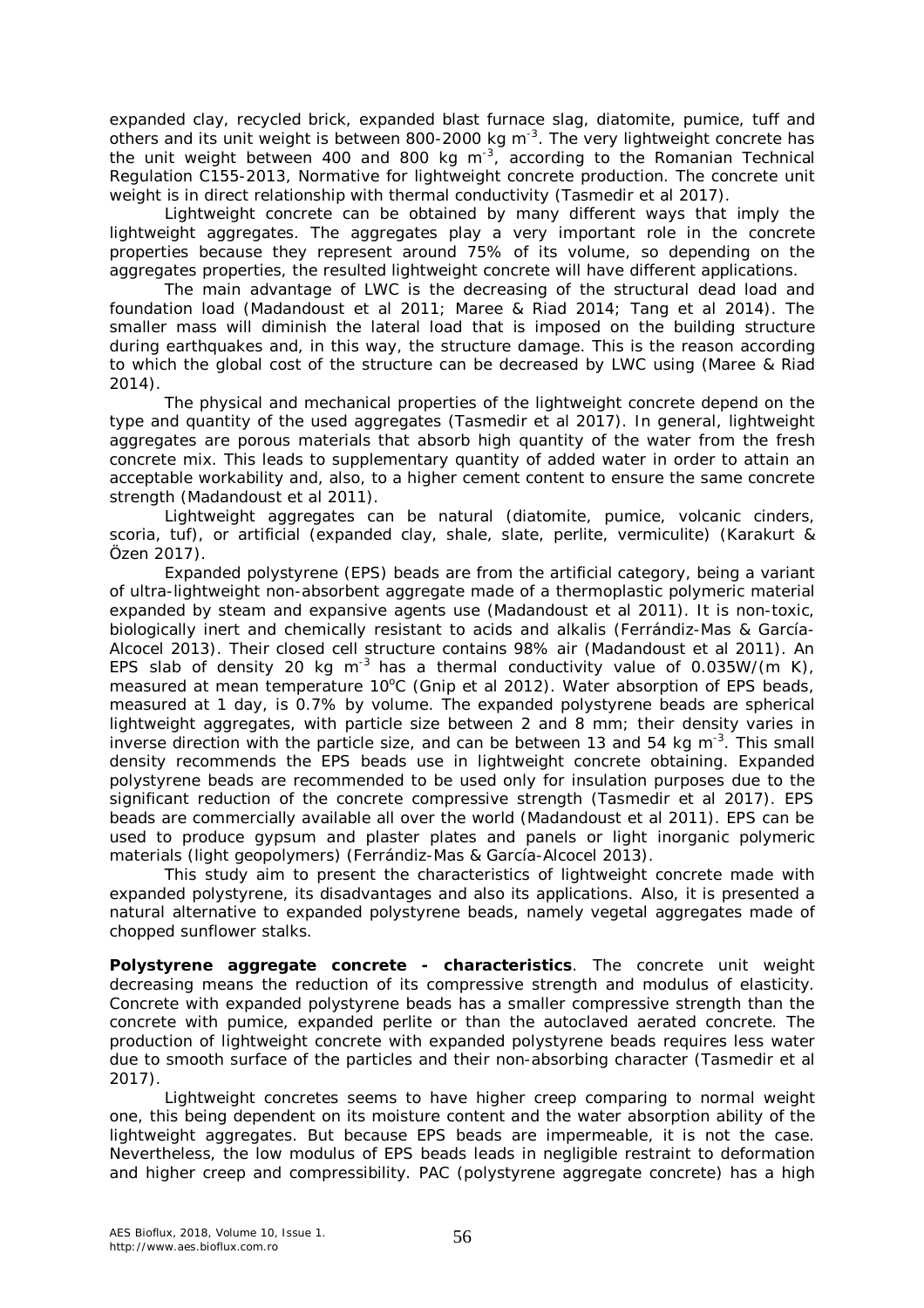creep potential because the creep of the cement paste matrix cannot be restrained by the low modulus polystyrene aggregates and because the EPS beads can suffer volume changes in time due to their high compressibility. The researches revealed that it increases with the polystyrene aggregates increase in the concrete mix and the ratio between creep recovery and creep strains slightly decreases (Tang et al 2014).

Ferrándiz-Mas & García-Alcocel (2013) studied the durability of mortars made with different types and concentrations of commercial and recycled EPS foam and additives (an air-entraining agent, water retainer additive and a super plasticizer) for a better workability. Their research results showed a decrease of the capillary absorption coefficient according to the increase of EPS foam content and an increase of compressive strength of the specimens subjected to heat cycles and to freeze-thaw cycles. The improved behavior on freeze-thaw cycles is explained by the authors through the fact that the pressure of ice crystallization is partially absorbed by EPS particles. EPS improves the durability of the mortars by ensuring a smaller absorption coefficient than the conventional mortars. The authors concluded that the super plasticizer additives ensure the optimum behavior of EPS mortars regarding the durability after freeze-thaw cycles.

The mechanical properties and the creep behavior of PAC are highly influenced by the curing and storage conditions; its creep recovery does not depend on these conditions. In the precast concrete plants are used steam curing beds to improve the binder strength and the compressive strength of the concrete. The concrete with higher strength will develop less creep deformation at loading, over time. This is a reason that makes PAC to be interesting to be used in precast concrete products. Tang et al. 2014 studied the creep behavior of PAC cured in water at room temperature and in water warmed at  $60^{\circ}$ C; the result was a significant decrease in creep strains in the second case. The authors obtained an increase between 101 and 880% of the specific creep of the PAC, compared to reference concrete, the creep rate increasing along with the increase of PA content. The ratios of creep recovery to creep strains were smaller in the case of PAC than the conventional concrete (Tang et al 2014).

Liu et al (2016) studied the impact response of EPS concrete using a drop hammer system. The authors observed that EPS concrete suffered progressive damages, initiated from the upper part to downward and, in final, results in an avalanching collapse of the structure; the EPS concrete capacity of energy dissipation under low-speed impact is independent by the EPS volume fraction in the case of EPS content between 70.20 and 80.30 % by volume. The concrete with 80.30% by volume EPS registered an increase of 18.60% in energy dissipation under  $4 \text{ m s}^{-1}$  impact.

Regarding the bond performance of glass-fiber-reinforced polymer (GFRP) bars, it was found that it increases with the increasing of compressive strength and density of the concrete with polystyrene aggregates. The failure mode on testing the bond performance between GFRP bars and PAC has two patterns: splitting failure with longitudinal crack and splitting failure only; first pattern become the second along with the decreasing of the concrete density and strength. Higher bond strength is achieved in the cases of shorter embedment lengths and with the increase of concrete density and compressive strength (Tang et al 2008). The concrete with 80% of polystyrene beads have the GFRP bars-concrete bond strength reduced by 35-60% compared to conventional concrete. In the case of steel bars-concrete bond, a concrete with 30% polystyrene beads registered a value of 3 times smaller than the reference concrete (Mo et al 2016).

**Polystyrene aggregate concrete - disadvantages**. EPS aggregates have a major disadvantage represented by their very easy floatability due to their extremely lightweight and hydrophobic nature, this leading to unsuitable vibration and inefficient distribution of the lightweight aggregates in the concrete mix, these having the tendency to rise up to the concrete surface. To counteract this disadvantage, it is recommended that the EPS aggregates to be used in self-compacted concrete, in this case being necessary to balance the self-compactibility and weight of the self-compacted lightweight concrete (SCLWC). The passing ability of the SCLWC decreases along the increase of EPS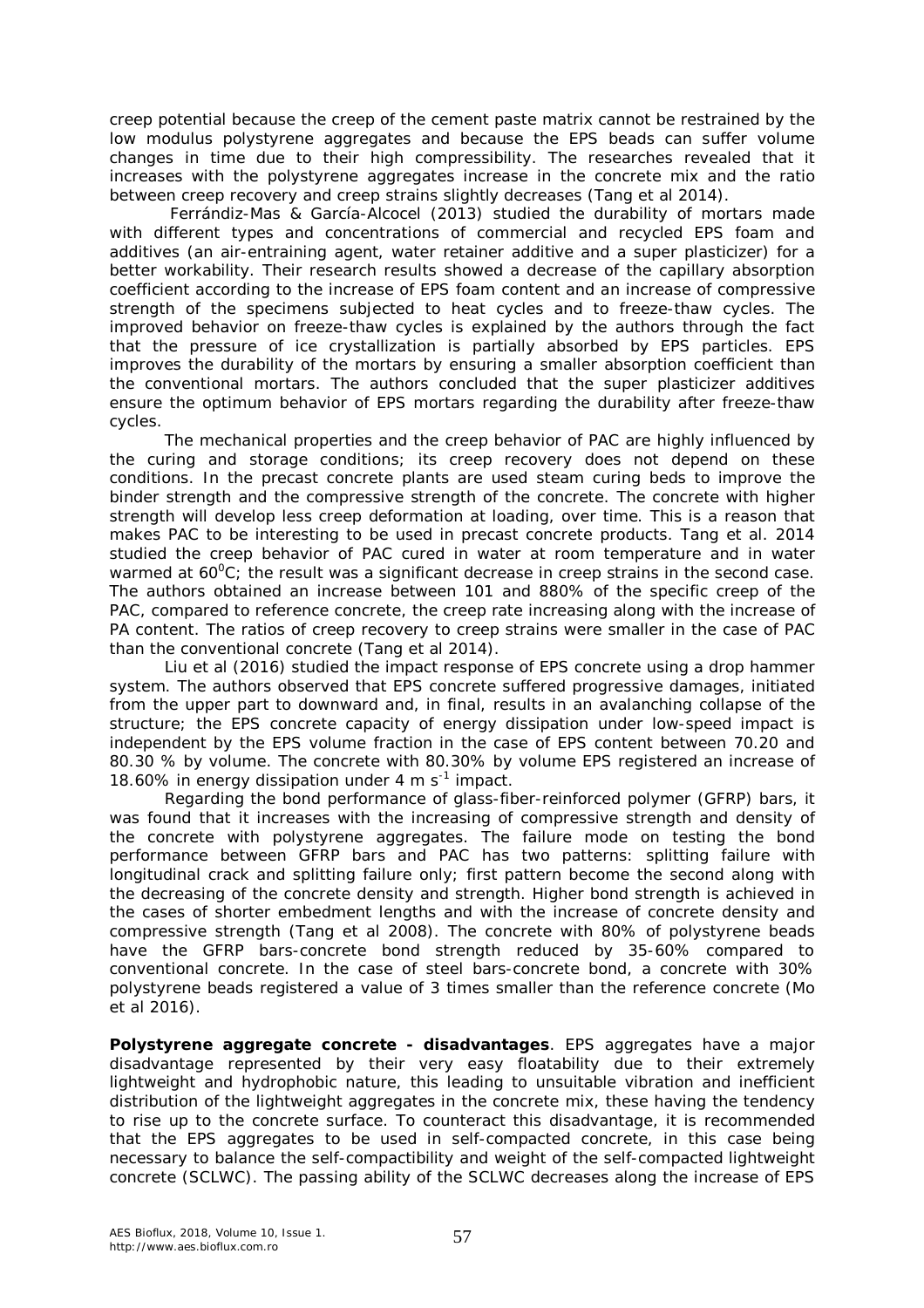percentage of mineral agregates replacement in the mix. The float tendency of EPS aggregates can be solved also by the use of bonding additives or silica fume addition, the result being an improved dispersion of the EPS beads (Madandoust et al 2011).

Another disadvantage of the EPS concrete is the smaller compressive strength than the conventional concrete. Some solutions that lead to the improvement of this property are to reduce the water/cement ratio or to use advanced nanotechnology materials as nano-SiO<sub>2</sub>, for example. Nano-SiO<sub>2</sub> represents an activator that improves the pozzolanic reaction and a better solution to be applied regarding the concrete workability than water/cement ratio reduction (Madandoust et al 2011).

The uneven dispersion of the EPS aggregates in concrete is also a problem that is more frequently met in concretes with the density smaller than 1900 kg m<sup>-3</sup> (Madandoust et al 2011).

**Polystyrene aggregate concrete - applications**. The PAC applications can be structural and non-structural, depending on the EPS percentage used in the concrete mix. For structural purposes, PAC density must be in the range of 1410-2100 kg m<sup>-3</sup> and with a compressive strength of minimum 17 MPa (Tang et al 2014). Structural lightweight concrete is a very important material in building industry due to its cost effectiveness and its advantages (Maree & Riad 2014). Structural LWC with up to 22.5% EPS, with a higher density than 1900 kg/m<sup>3</sup> is a self-compacting concrete (Madandoust et al 2011). Maree & Riad (2014) developed a LWC with polystyrene foam particles (PF-LWC), combining the characteristics of a normal density concrete, cellular concrete and high workability concrete. The partial replacement of normal weight aggregates with polystyrene foam particles lead to reduction of the concrete's unit weight but maintained its strength. The developed concrete had a dry unit weight of 18.50 kN  $m^{-3}$ , smaller with 15-20% than the normal weight concrete, and a high workability, this reducing the compaction cost. The authors obtained PF-LWC with a dense and homogeneous hardened internal structure, with minimum voids and uniform concrete strength; these characteristics lead to a high level of finish and durability of the building structure (Maree & Riad 2014).

As non-structural applications of PAC can be mentioned the insulating screens and rendering, non-load bearing elements or thermally load bearing courses of highway pavements (Tang et al 2008).

EPS concrete has applications also in highway foundations and marine platforms. Its energy absorption property, good resistance to corrosion, to water attack and to severe variation of service temperature recommend it to be used in military or civilian protective structures (Liu et al 2016). Mortars with EPS foam represent a sustainable solution to be used in masonry, stucco and plaster mortars (Ferrándiz-Mas & García-Alcocel 2013).

EPS represents 0.1% of total municipal solid waste that has to be recycled. Its use in concretes and mortars is a way to solve an environmental concern related to waste disposal. A high content of EPS waste can be used in masonry, rendering and plaster mortars (Ferrándiz-Mas & García-Alcocel 2013).

**Sunflower aggregates as sustainable alternative to EPS beads from concrete mix**. A natural, ecological and sustainable alternative for artificial aggregates of expanded polystyrene can be represented by the vegetal aggregates of sunflower stalks. The justification for this is represented by the fact that the marrow from the structure of the sunflower stalk is composed of 95% of the air (Chabriac et al 2016), a value very close to that of the EPS beads.

The sunflower stalk is made up of a wooden part, peripheral, called bark, and a central, very light, compressible part, called marrow (Chabannes et al 2015). The bark is composed of cellulose, lignin and cutin, with a density of about 500 kg m $3$ . Marrow of the sunflower stalk is not a wood material; it is composed of 95% air (Chabriac et al 2016). It accounts for about 60% of the sunflower stem volume. Sunflower aggregates have a low bulk density of 105  $\pm$  2 kg/m<sup>3</sup> and a water content of 9.4%, measured at 20 $\pm$ 2°C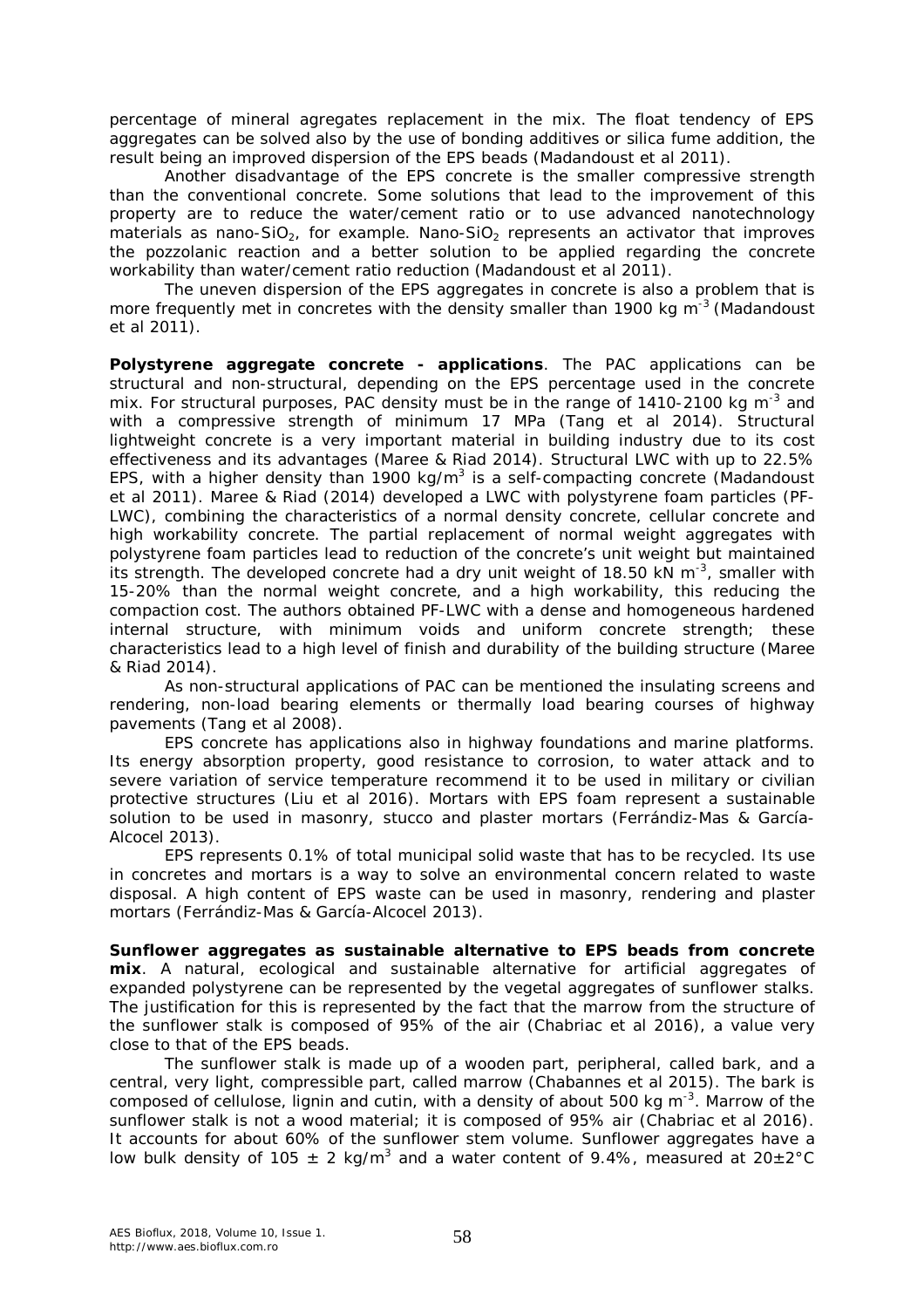and  $35\pm5\%$  relative humidity. Their thermal conductivity is quite close to that of EPS beads, 0.05W/mK, being mainly provided by the marrow (Chabannes et al 2015).

Sunflower stalks can be processed by chopping in order to be used in the ecological concrete composition as lightweight aggregates (Chabannes et al 2015; Gradinaru et al 2017). Due to their increased porosity and their internal structure, they have the disadvantage of a high water absorption and retention capacity of 550% after 2 days of soaking (Chabannes et al 2015). This leads to the decrease of the mechanical properties of the concrete on the principle of a poor interface link between plant aggregates and cement paste. On the other hand, the high water absorption of the sunflower stalks can be advantageous when these vegetal aggregates are used in concrete compositions in hot climates because they supports internal water supply of the concrete, in order to avoid the shrinkage.

Research on concrete with sunflower stalks is relatively low. The concrete with sunflower aggregates has been shown to have improved acoustic and thermal properties (Maree & Riad 2014). Replacing mineral aggregates with sunflower plant aggregates leads to a decrease of the concrete mechanical properties, mainly due to a water/cement ratio that is higher than in the case of the standard concrete, but also due to the low density of the plant aggregates, that implies a high compressibility. By applying a treatment to reduce the water absorption of plant aggregates, such as sodium silicate solution, the water/cement ratio from the concrete mix was reduced; also, a significant improvement of the concrete compressive strength by 146.5% and of its tensile strength by 79% compared to the untreated plant aggregate concrete was registered, for a 50% by volume replacement rate of the mineral aggregates (Gradinaru et al 2017).

Comparative to standard concrete, lignocellulosic concretes are characterized by a higher permeability and lower thermal conductivity, density, and compressive strength. From compressive strength point of view, these types of concretes are not recommended as bearing materials; they are suitable as insulation materials, reducing the heating and cooling consumptions for buildings (Nozahic et al 2012). They also have promising acoustical characteristics (Binici et al 2014; Chabriac et al 2016).

**Conclusions**. In this paper were presented some characteristics of lightweight concrete made with expanded polystyrene and sunflower stalk aggregates. The following conclusions can be drawn:

- concrete with expanded polystyrene beads has a smaller compressive strength than the concrete with pumice, expanded perlite or than the autoclaved aerated concrete;

- EPS beads have a low modulus that leads in negligible restraint to deformation and higher creep and compressibility and to a high creep potential of PAC;

- an increase of EPS foam in concrete mix results in a decrease of the capillary absorption coefficient according to the increase of EPS foam content and an increase of compressive strength of the specimens subjected to heat cycles and to freeze-thaw cycles;

- the mechanical properties and the creep behavior of PAC are highly influenced by the curing and storage conditions;

- the bond performance of glass-fiber-reinforced polymer bars increases with the increasing of compressive strength and density of the concrete with polystyrene aggregates;

- EPS aggregates present very easy floatability due to their extremely lightweight and hydrophobic nature, this leading to unsuitable vibration and inefficient distribution of the lightweight aggregates in the concrete mix;

- the PAC applications can be structural and non-structural, depending on the EPS percentage used in the concrete mix;

- a natural alternative for artificial aggregates of EPS beads can be represented by the aggregates of the sunflower stalk. Their thermal conductivity values are quite close;

- sunflower stalks can be processed by chopping to be used in the ecological concrete composition as lightweight aggregates. Replacing mineral aggregates with sunflower plant aggregates leads to a decrease in the mechanical properties of concrete,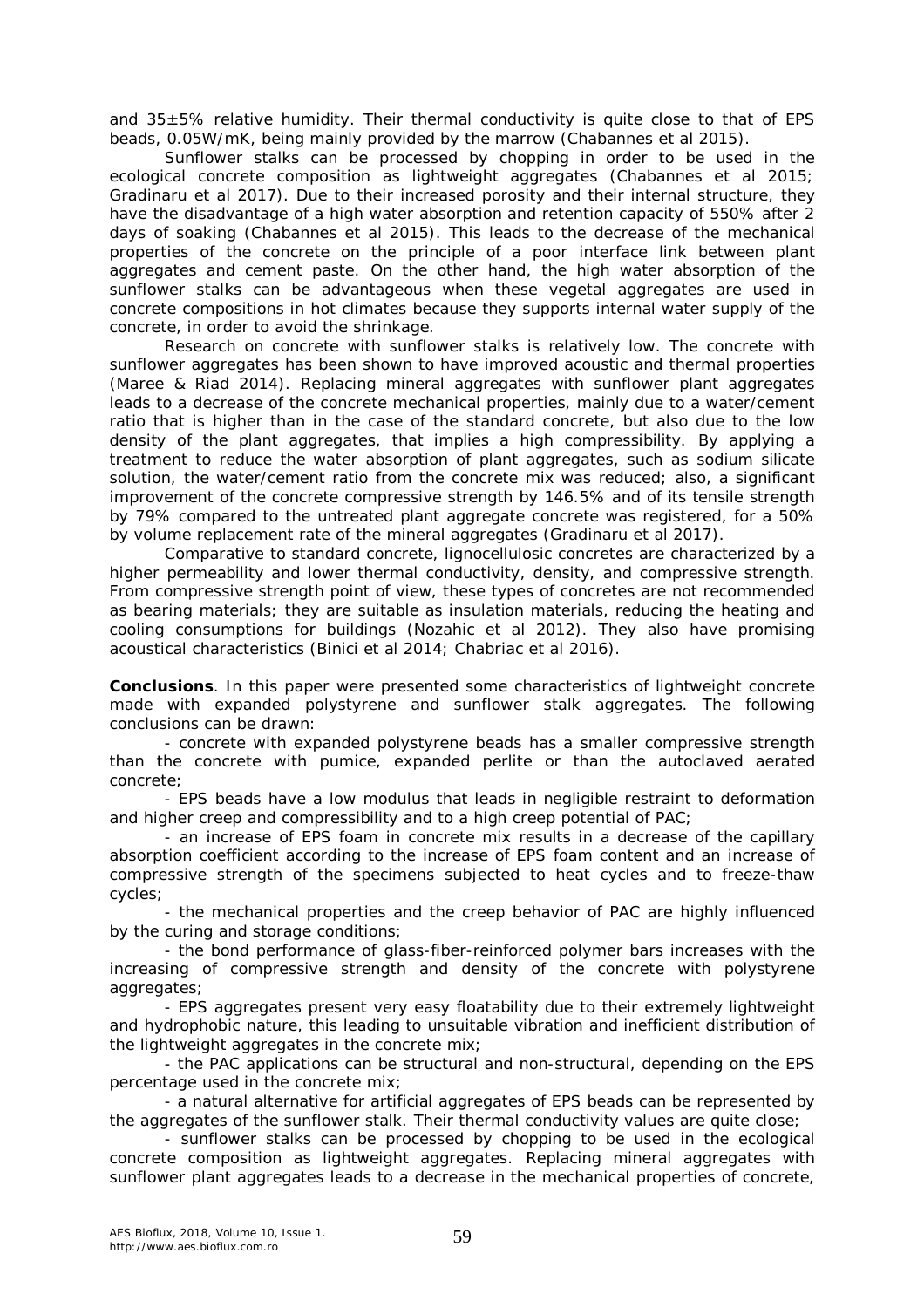but by applying a treatment to reduce the water absorption of plant aggregates can be obtained a significant improvement of the compressive and tensile strength of the concrete;

- sunflower concrete is not recommended as bearing material, being suitable as thermal and acoustic insulation material.

**Acknowledgements**. This work was supported by a grant of the Romanian Ministry of Research and Innovation, CCCDI – UEFISCDI, project number PN-III-P2-2.1-CI-2017- 0794, 144CI / 2017, within PNCDI III.

## **References**

- Binici H., Eken M., Dolaz M., Aksogan O., Kara M., 2014 An environmentally friendly thermal insulation material from sunflower stalk, textile waste and stubble fibres. Construction and Building Materials 51:24-33.
- Chabannes M., Nozahic V., Amziane S., 2015 Design and multi-physical properties of a new insulating concrete using sunflower stem aggregates and eco-friendly binders. Materials and Structures 48:1815-1829.
- Chabriac P. A., Gourdon E., Gle P., Fabbri A., Lenorman H., 2016 Agricultural by-products for building insulation: acoustical characterization and modeling to predict microstructural parameters. Construction and Building Materials 112:158-167.
- Ferrándiz-Mas V., García-Alcocel E., 2013 Durability of expanded polystyrene mortars. Construction and Building Materials 46:175-182.
- Gnip I., Vejelis S., Vaitkus S., 2012 Thermal conductivity of expanded polystyrene (EPS) at 10 $^{\circ}$ C and its conversion to temperatures within interval from 0 to 50 $^{\circ}$ C. Energy and Buildings 52:107-111.
- Gradinaru C. M., Barbuta M., Serbanoiu A. A., 2018 Characterization of a lightweight concrete with sunflower aggregates. 11th International Conference Interdisciplinarity in Engineering, INTER-ENG 2017, 5-6 October 2017, Tirgu-Mures, Romania, Procedia Manufacturing 22:154-159.
- Karakurt C., Özen U., 2017 Influence of natural lightweight aggregates on the properties of concrete. Journal of the Turkish Chemical Society, Section B: Chemical Engineering  $1(2)$ : 9-16.
- Liu Y. L., Ma D., Jiang Z., Xiao F., Huang X., Liu Z., Tang L., 2016 Dynamic response of expanded polystyrene concrete during low speed impact. Construction and Building Materials 122:72-80.
- Madandoust R., Ranjbar M. M., Mousavi S. Y., 2011 An investigation on the fresh properties of self-compacted lightweight concrete containing expanded polystyrene. Construction and Building Materials 25:3721-3731.
- Maree A. F., Riad K. H., 2014 Analytical and experimental investigation for bond behaviour of newly developed polystyrene foam particles' lightweight concrete. Engineering Structures 58:1-11.
- Mo K. H., Alengaram U. J., Jumaat M. Z., 2016 Bond properties of lightweight concrete a review. Construction and Building Materials 112:478-496.
- Nozahic V., Amziane S., Torrent G., Saïdi K., De Baynast H., 2012 Design of green concrete made of plant-derived aggregates and a pumice–lime binder. Cement and Concrete Composites 34:231-241.
- Tang W. C., Lo T. Y., Balendran R. V., 2008 Bond performance of polystyrene aggregate concrete (PAC) reinforced with glass-fibre-reinforced polymer (GFRP) bars. Building and Environment 43:98-107.
- Tang W. C., Cui H. Z., Wu M., 2014 Creep and creep recovery properties of polystyrene aggregate concrete. Construction and Building Materials 51:338-343.
- Tasdemir C., Sengul O., Tasdemir M. A., 2017 A comparative study on the thermal conductivities and mechanicalproperties of lightweight concretes. Energy and Buildings 151:469-475.